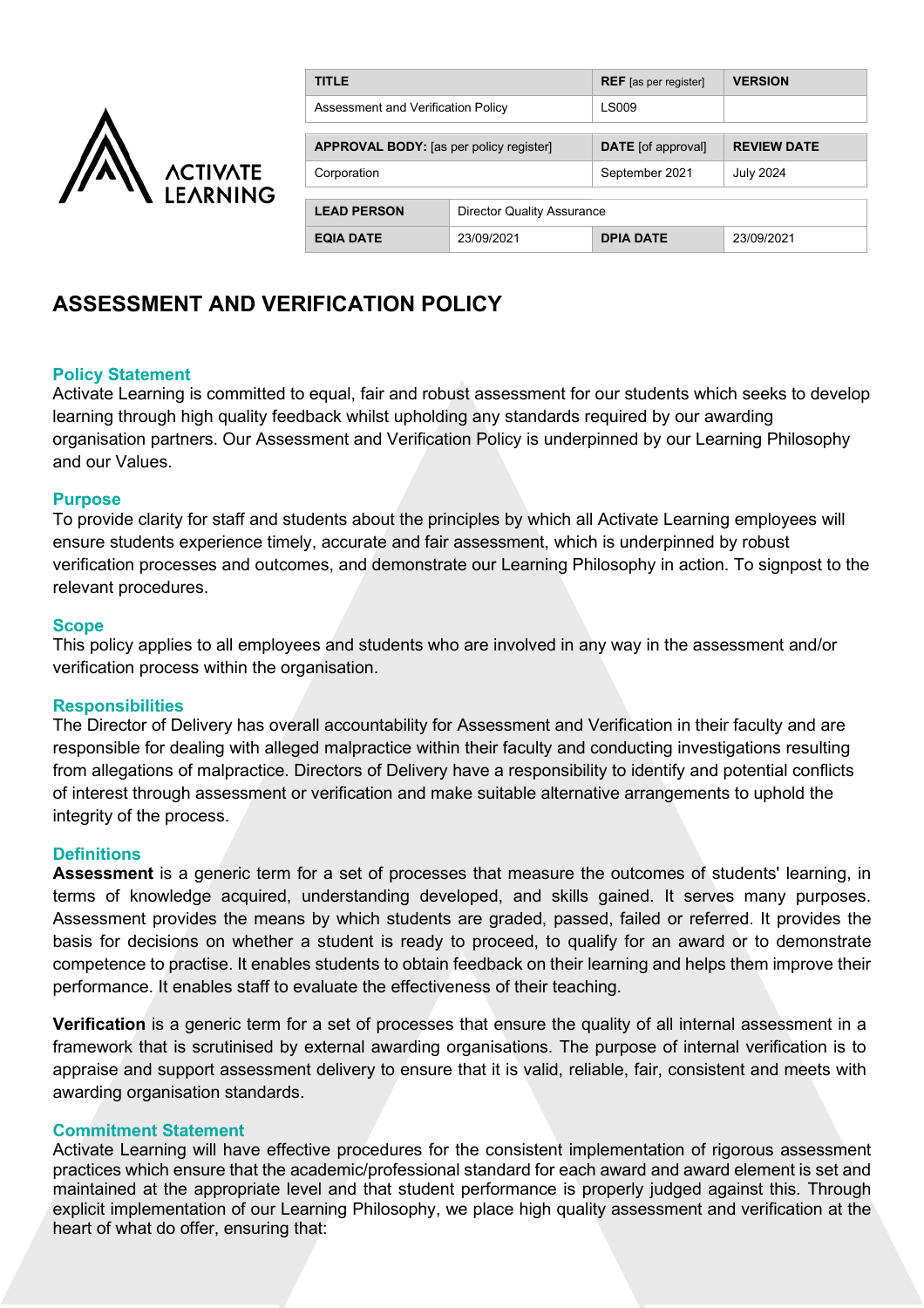- every learner has the opportunity to practice effectively and receives timely feedback before any planned assessment activity.
- every learner understands the timescale and purpose behind different assessment and verification activities and, therefore, knows how they can maximise their opportunities to succeed.
- every learner can use planned formative assessment opportunities to 'fail safely' in order to maximise their learning and thoroughly prepare for summative assessment tasks.

In addition:

- The principles, procedures and processes of all assessment will be explicit, valid, and reliable. Students will have access to clear criteria for the marking and grading of assessments.
- Activate Learning will have effective arrangements for diagnosing and supporting students in the development of the skills required for assessment.
- Activate Learning will have effective mechanisms to deal with breaches of assessment regulations, and the resolution of appeals against assessment decisions.
- Activate Learning will ensure that assessment is conducted with rigour and fairness and with due regard for security.
- Activate Learning, through its faculty areas, will ensure that the scheduling and amount of assessment is consistent with an effective and appropriate measurement of the achievement by students of the intended learning outcomes and effectively supports learning.
- Activate Learning will ensure that there are robust mechanisms for assessment and internal verification and for the standardisation or moderation of marks or grades, and that assessment decisions are recorded and documented accurately and systematically.
- Activate Learning will ensure that appropriate feedback is provided to students on assessed work in a way that promotes learning and facilitates improvement. In each term students will be given marked or graded feedback that enables their progress towards their qualification goals to be gauged.
- Activate Learning will ensure that all staff involved in the assessment of students are competent to undertake their roles and responsibilities.
- Assessment and examination policies, practices and procedures will provide disabled students with an equivalent opportunity as their peers to demonstrate the achievement of learning outcomes.
- Student work will be marked and returned to the student within ten working days.

Where Activate Learning delivers courses that are validated by external awarding organisations, it will ensure that:

- courses have the relevant current awarding organisation approval
- staff are aware of and implement the awarding organisation's requirements regarding assessment
- procedures are in place for preventing and investigating any malpractice and maladministration
- learners have the right to appeal assessment decisions in line with the awarding organisations policy
- Activate Learning's internal verification procedures are applied and meet awarding organisation requirements
- students are informed in good time of awarding organisation registration and entry requirements, costs and deadlines
- examinations are scheduled and conducted according to awarding organisation procedures, and all invigilators are trained and aware of the specific requirements
- there are robust procedures for checking students' registrations and entries with the awarding organisation, for the reporting of marks and grades to the awarding organisation, and for the receipt from the awarding organisation and distribution to students of results and certification
- results supported by achievement evidence are centrally recorded for use in quality audit processes
- the recommendations of external verifiers are responded to and acted on as appropriate

Activate Learning is committed to upholding the standards by our awarding organisations partner and we will actively work with employees and students to prevent malpractice and maladministration.

# **Impact of Policy Implementation**

High quality and robust assessment and verification will ensure that our learners are more likely to achieve their qualifications and progress on to further learning and employment opportunities. It will improve the trust and confidence our partner awarding organisations have in Activate Learning, prevent sanctions and enable more timely claiming of certification through achievement of direct claims. It will also be evidence of our Learning Philosophy in action with direct impact on how our learners experience assessment and